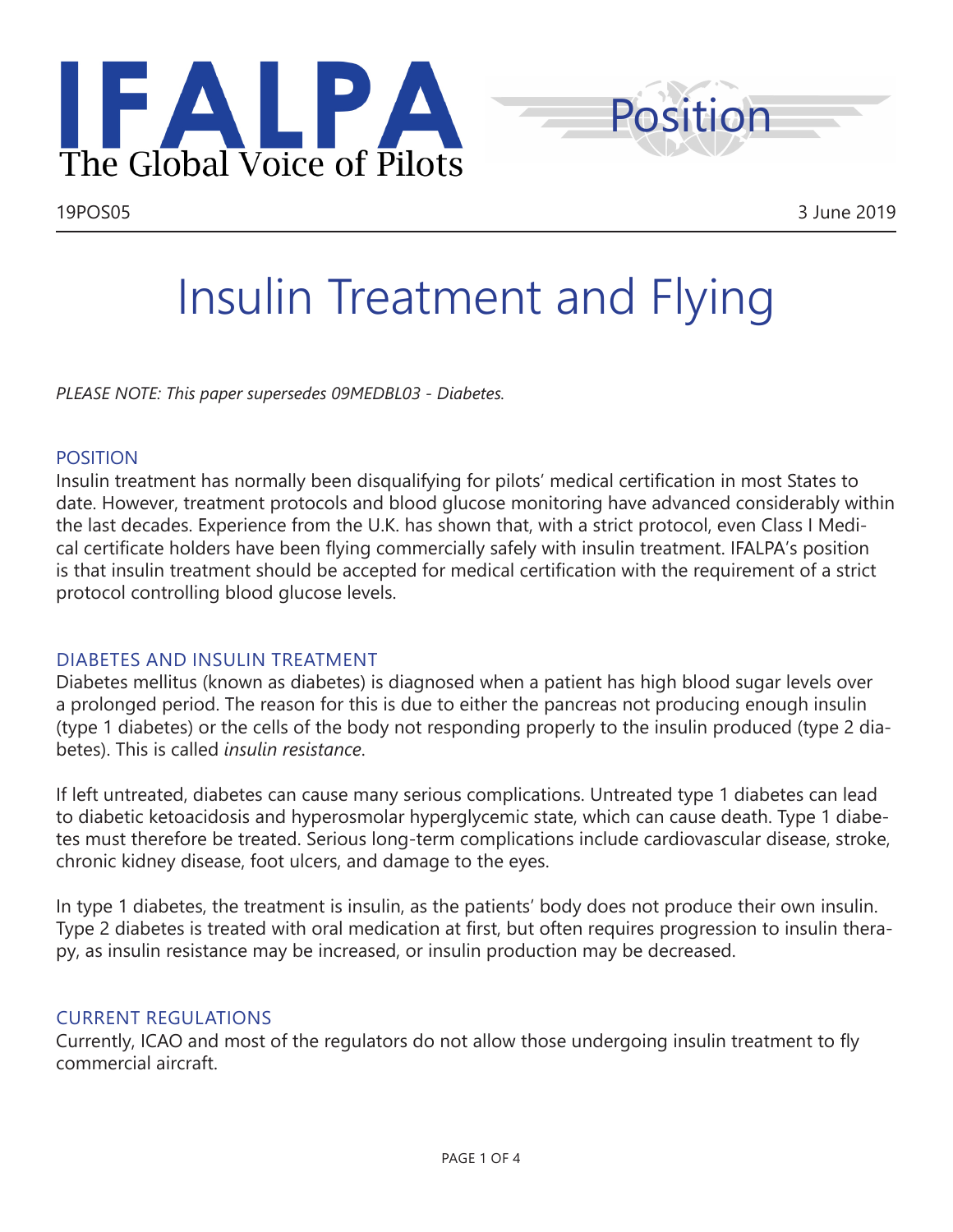

Below is a summary of regulations in various jurisdictions.

## ICAO – International Civil Aviation Organization

6.3.2.16: Applicants with insulin-treated diabetes mellitus shall be assessed as unfit.

#### EASA – European Aviation Safety Agency

MED.B.025 Metabolic and Endocrine Systems

- (c) Diabetes mellitus
	- (1) Applicants with diabetes mellitus requiring insulin shall be assessed as unfit.
	- (2) Applicants with diabetes mellitus not requiring insulin shall be assessed as unfit unless it can be demonstrated that blood sugar control has been achieved.

#### FAA – Federal Aviation Administration

Consideration will be given only to those individuals who have been clinically stable on their current treatment regimen for a period of 6-months or more. The FAA has an established policy that permits the special issuance medical certification to some insulin treated applicants. Individuals certificated under this policy will be required to provide medical documentation regarding their history of treatment, accidents, and current medical status. If certificated, they will be required to adhere to monitoring requirements and are prohibited from operating aircraft outside the United States.

## CASA – Civil Aviation Safety Authority (Australia)

Diabetes treated with insulin does not meet the medical standards. However, Class 2 applicants may be considered using the following two stage approach to medical certification:

- 1. Initial certification with a safety pilot if they are able to comply with the CASA Insulin Requiring Diabetes Protocol, for a minimum of 15 flights (details of types of flights and durations will be tailored by CASA to meet individual requirements).
- 2. To have the safety pilot requirement removed, the applicant must carry out the specified in-flight requirements and provide the on-ground and in-flight data to CASA for assessment and consideration.

#### Transport Canada (TC)

In accordance with current TC policy, applicants with Insulin Treated Diabetes Mellitus may be assessed for medical certificates as follows.

Those who already hold a professional pilot licence (ATPL, CPL) may be considered for a Category 1 medical certificate, restricted to flying with an accompanying pilot, as well as for a Category 3 or 4 medical certificate.

# DIABETES, INSULIN TREATMENT AND AVIATION

The biggest risk with insulin treatment and flying is hypoglycemia, i.e. low blood sugar levels. This may be due to too much insulin or too little carbohydrates. Effects can range from feelings of unease, sweating, trembling, and increased appetite in mild cases to more serious issues such as confusion, changes in behavior such as aggressiveness, seizures, unconsciousness, and (rarely) permanent brain damage or death in severe cases. Mild to moderate cases are self-treated by eating or drinking something high in sugar. Severe cases can lead to unconsciousness and must be treated with intravenous glucose or injections with glucagon.

Hypoglycemia should be avoided, and the pilot has to be able to notice the early symptoms of low blood glucose level and treat them. In addition, no severe hypoglycemic episodes can be accepted when considering certification. The pilot should also be free of other significant diabetic complications, most important of which are the cardiovascular, neurological, and ophthalmological complications.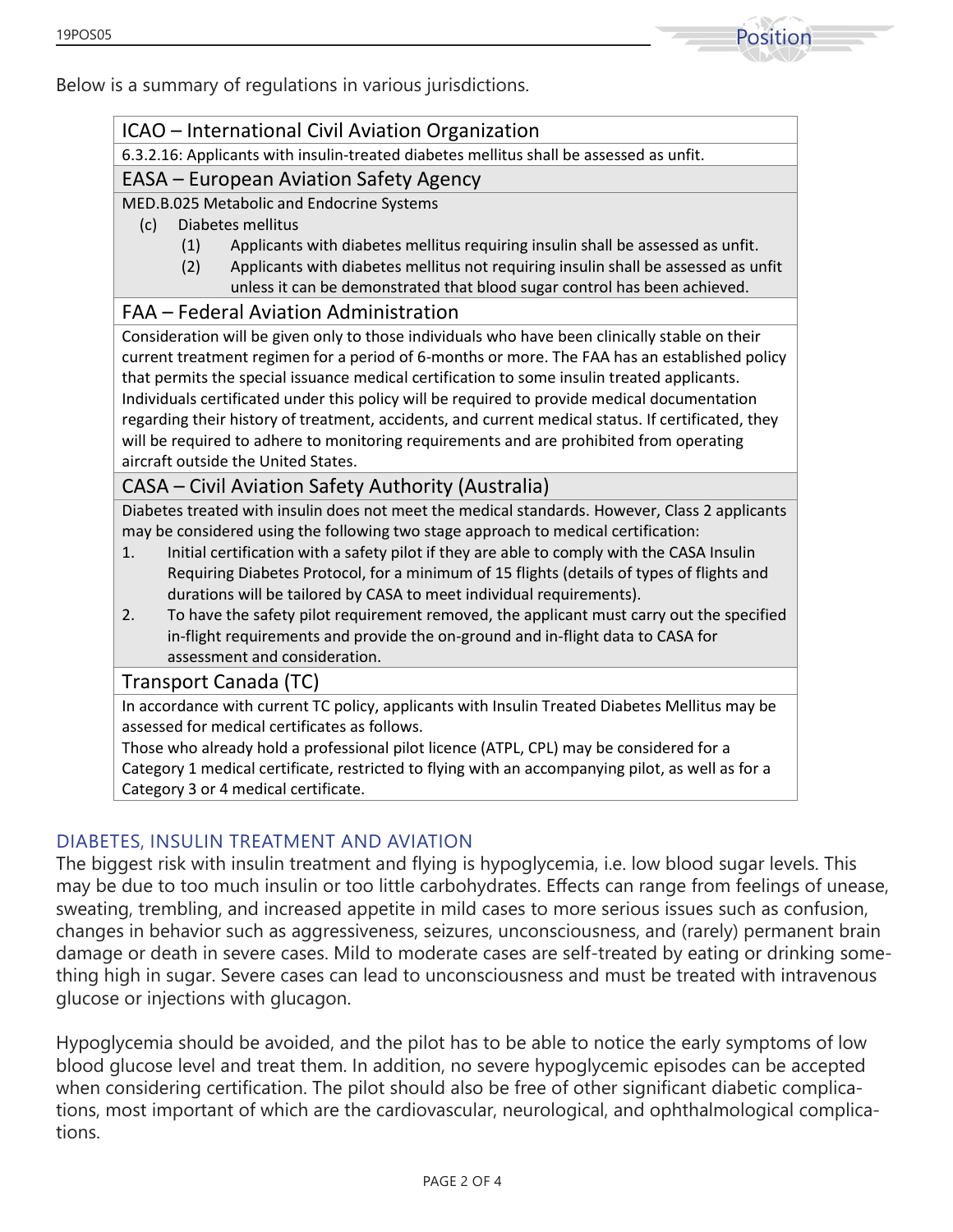

Blood glucose monitoring technology has advanced considerably. Today, continuous glucose monitoring is possible, and should be the recommended method of in-flight glucose monitoring. A capillary blood glucose meter that electrically stores the values should be sufficient for certification. This gives objective data on the history of pilot's blood glucose balance. In addition, there is a need to check the blood glucose values before and during the flight.

Blood glucose levels may be required to be maintained at higher than optimal values prior to and during flight, in order to minimize the risk of hypoglycemia.

In the context of prevention of micro- and macrovascular complications, it is medically and ethically justifiable to treat diabetic pilots who require insulin therapy with the aim to maintain HbA1c (average blood glucose) levels of 6.5 to 7.0%. The average blood glucose levels required to achieve these HbA1c targets fall inside the blood glucose ranges required to minimise the risk of hypoglycaemia during flight.

## EXPERIENCES OF INSULIN TREATMENT AND FLYING

Since 2015, the CAAs of the UK, Ireland, and Austria have been using insulin treatment protocol and have gathered data from the pilots involved. Data from 26 certified insulin dependent pilots was published in The Lancet in 2017. Blood glucose concentrations were defined as green (acceptable, >5–15 mmol/L), amber (caution, 4–5 mmol/L and >15–20 mmol/L) and red (immediate action, <4 mmol/L and >20 mmol/L.

During more than 4,900 flight hours and 4,741 blood glucose readings, very few values outside the green (safe) range were recorded. Only 19 red (action required) readings were recorded, and most of these (14 [74%]) were before flying, with only 5 during the flight. In these instances, appropriate action was taken, blood glucose was retested, and no safety concerns arose. No adverse feedback from co-pilots without diabetes has been received with respect to the standard operating procedure or in-flight test protocol and verification. Although the protocol has placed additional oversight requirements on individual pilots and the UK CAA, these have not caused substantive problems and have provided a high degree of scrutiny. The current protocol has been shown to be feasible, practical and, to date, safe.

#### PROTOCOL TO BE USED

Flying with Insulin-Treated Diabetes Mellitus (ITDM) should be done according to a protocol which pilots and supervising AMEs follow closely. The diabetic complications and risks for the pilot applicants should be taken into consideration in the medical certification process.

The insulin doses and blood glucose levels should be stable over an appropriate period of time, typically three to six months.

The protocol to be used should give rules for:

- Start time for the use of the protocol
- Upper and lower limits for the glucose level
- Interval time for blood-testing or continuous monitoring
- Approved method for measuring glucose level
- Recording glucose readings
- Actions when approaching or crossing glucose limits